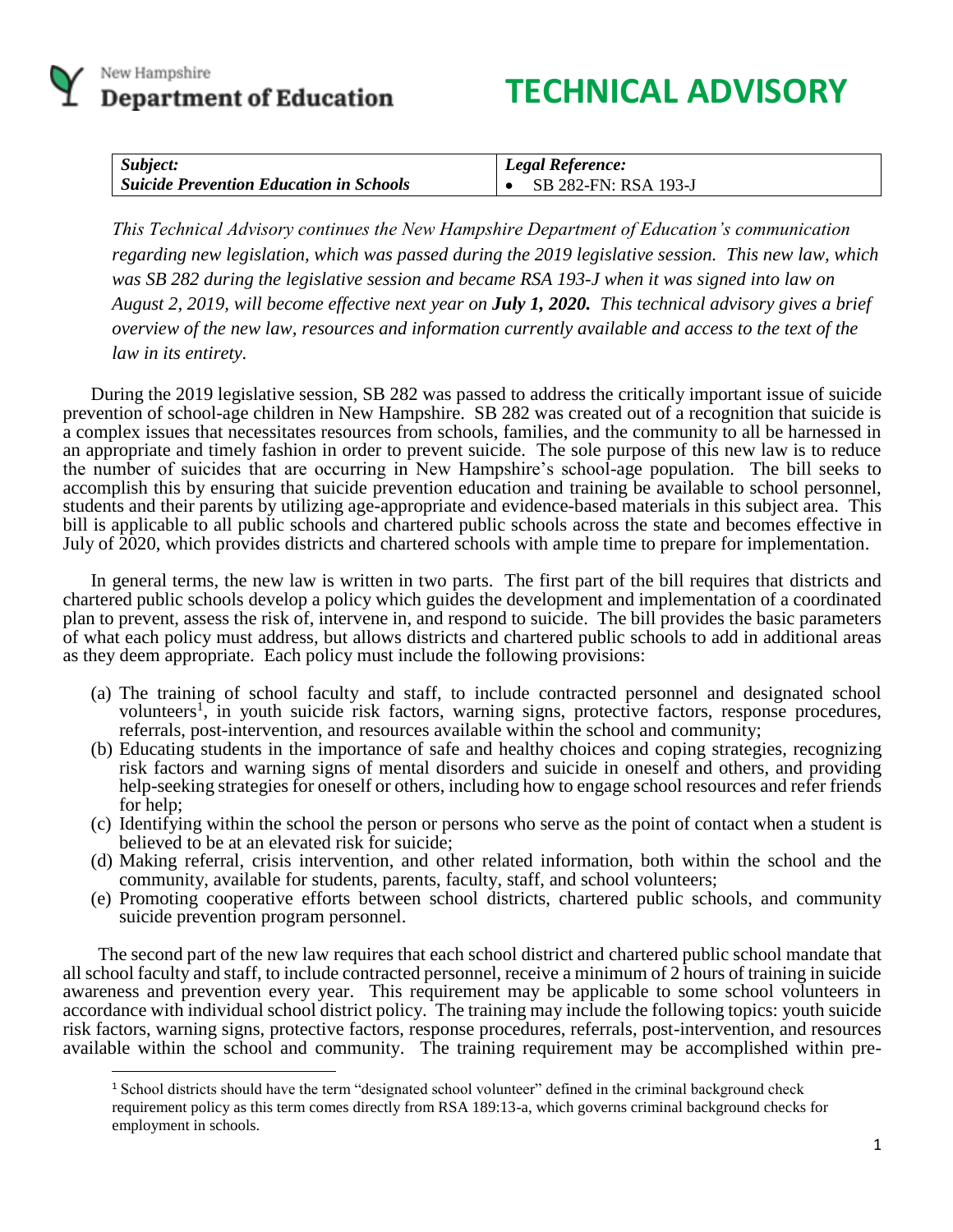existing, in-service training programs or offered as part of ongoing professional development activities. Districts and chartered public schools must allow the use of self-training materials to fulfill this training requirement and each individual district and chartered public school may determine how to administer and ensure that the annual training requirements are met. This specific provision of the law becomes effective within nine months of the July,  $20\overline{2}0$ , date mentioned above.

#### **Resources and Information**

The New Hampshire Department of Education's Bureau of Student Wellness, Office of Social and Emotional Wellness (OSEW), provides resources and technical assistance to school districts to work collaboratively with their community to respond to the needs of students through a multi-tiered system of support for behavioral health and wellness. Prevention works best when strategies are part of a comprehensive planning process. There are resources and tools to support comprehensive planning as well as a variety of free trainings offered throughout the state which specifically relate to suicide prevention including; youth suicide risk factors, warning signs, protective factors, response procedures, referrals, and post-intervention. Access to these resources and tools are provides below. These resources can aid districts in the development of the policy and training as required by the new law.

**NH Department of Education – OSEW:** Free school and/or district-wide trainings available -

- Youth Mental Health First Aid <https://www.nhstudentwellness.org/ymhfa.html>
- Everyone is an Asset Builder 40 Developmental Assets <https://www.nhstudentwellness.org/assetbuilder.html>
- NH Student Wellness Toolkit for Comprehensive Planning <https://www.nhstudentwellness.org/toolkit.html>
- OSEW full training offerings:<https://www.nhstudentwellness.org/pd.html>

## **NH Resources and Trainings:**

- NAMI-NH <https://www.naminh.org/education/training-opportunities/>--- NAMI-NH Online Suicide Prevention Training : [https://schoolsafetyresources.nh.gov/wp](https://schoolsafetyresources.nh.gov/wp-content/uploads/2019/05/Connect-Online-School-Personnel.pdf)[content/uploads/2019/05/Connect-Online-School-Personnel.pdf](https://schoolsafetyresources.nh.gov/wp-content/uploads/2019/05/Connect-Online-School-Personnel.pdf)
- Connor's Climb [https://www.connorsclimb.org](https://www.connorsclimb.org/)
- UNH Cooperative Extension [https://extension.unh.edu/programs/youth-mental-health-wellness](https://urldefense.com/v3/__https:/extension.unh.edu/programs/youth-mental-health-wellness__;!eeWmBe9sc1cuNw!GEzSPf3beFBlp8SwQ8ColVybeUs9o3FyMi2rSPsIhzL7KyBPgrYxoXgKZLuHTImdetB3zA$)
- American Foundation for Suicide Prevention (AFSP) NH Chapter [https://afsp.org/chapter/afsp](https://afsp.org/chapter/afsp-new-hampshire/)[new-hampshire/](https://afsp.org/chapter/afsp-new-hampshire/)
- NH 24/7 Resources <https://www.211nh.org/>
- NH Suicide Prevention Plan [https://www.dhhs.nh.gov/dphs/bchs/spc/documents/2016-suicide](https://www.dhhs.nh.gov/dphs/bchs/spc/documents/2016-suicide-prevention-plan.pdf)[prevention-plan.pdf](https://www.dhhs.nh.gov/dphs/bchs/spc/documents/2016-suicide-prevention-plan.pdf)
- NH Community Mental Health Centers <https://www.dhhs.nh.gov/dcbcs/bbh/centers.htm>
- NH Community Behavioral Health Association Emergency Services Resources <https://nhcbha.org/emergency-key-services/>
- NH School Board Association Policy Review <https://www.nhsba.org/servicespolicy.asp>
- NH School District Governance Association [https://sdganh.org](https://sdganh.org/)

#### **National Resources to Support Suicide Prevention and Postvention in Schools:**

- American Foundation for Suicide Prevention (AFSP) <https://afsp.org/>
- Suicide Prevention Resource Center <http://www.sprc.org/>
- The National Suicide Prevention Lifeline <https://suicidepreventionlifeline.org/>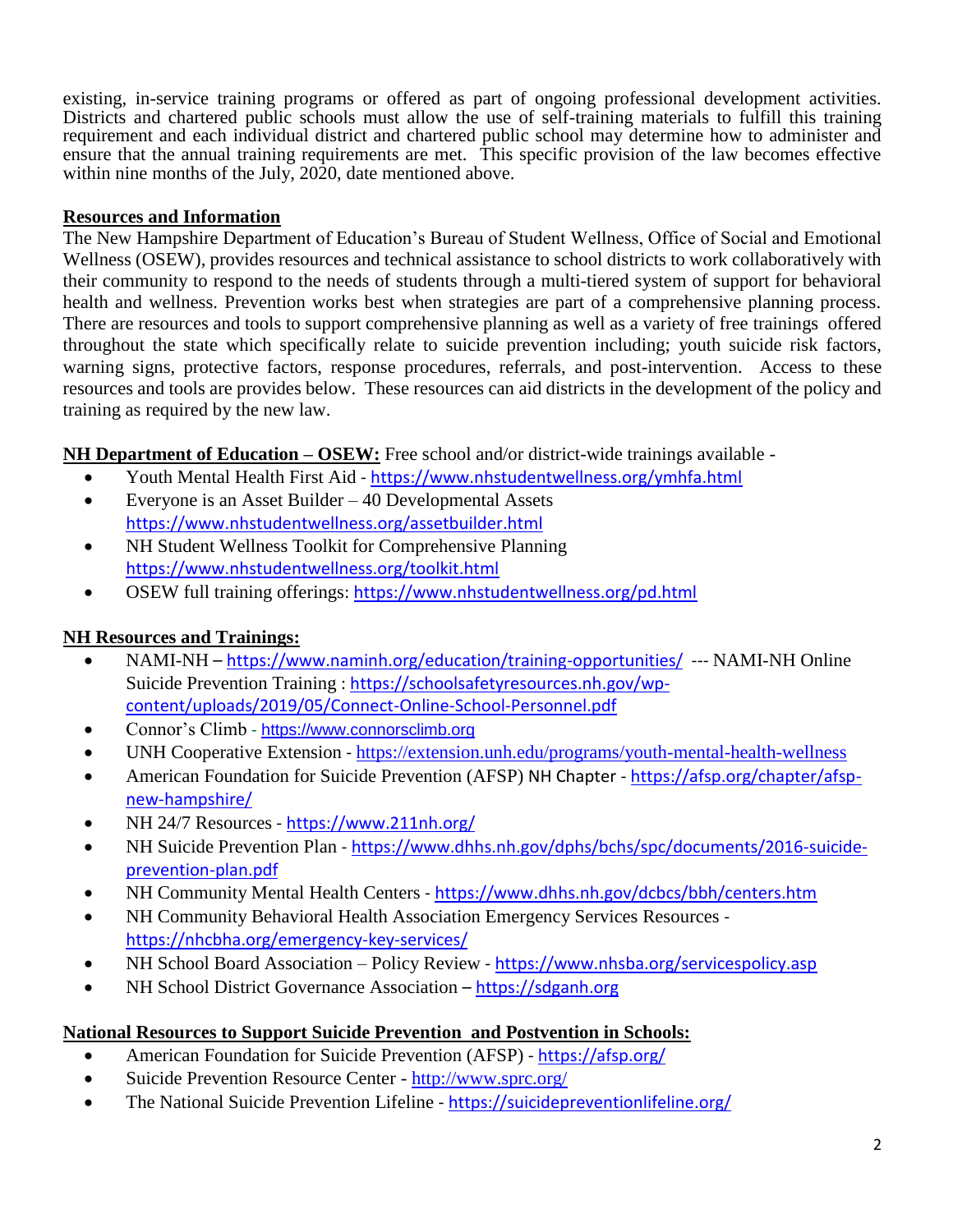- The Connect Program <http://www.theconnectproject.org/>
- The National Alliance for Suicide Prevention **-** <https://theactionalliance.org/>
- SAMHSA's Toolkit for Suicide Prevention [https://www.store.samhsa.gov/product/Preventing-](https://www.store.samhsa.gov/product/Preventing-Suicide-A-Toolkit-for-High-Schools/SMA12-4669)[Suicide-A-Toolkit-for-High-Schools/SMA12-4669](https://www.store.samhsa.gov/product/Preventing-Suicide-A-Toolkit-for-High-Schools/SMA12-4669)
- Center for Disease Control Prevention Package <https://www.cdc.gov/violenceprevention/pdf/suicideTechnicalPackage.pdf>
- SAMHSA Suicide Prevention Toolkit for High Schools <https://store.samhsa.gov/system/files/sma12-4669.pdf>
- Suicide Prevention Strategic Planning Course <https://training.sprc.org/enrol/index.php?id=31>
- The National Council for Behavioral Health <https://www.thenationalcouncil.org/>

### **Model School Prevention Policy Online Resources:**

- Model Suicide Prevention Policy (AFSP) [https://afsp.org/our-work/education/model-school-policy](https://afsp.org/our-work/education/model-school-policy-suicide-prevention/)[suicide-prevention/](https://afsp.org/our-work/education/model-school-policy-suicide-prevention/)
- The Trevor Project Model School Policy on Suicide Prevention <https://www.thetrevorproject.org/education/model-school-policy/>

### **Examples of Evidence Informed Suicide Prevention Trainings:**

- QPR Gatekeeper Training for Suicide Prevention <https://qprinstitute.com/>
- SOS Signs of Suicide <http://www.sprc.org/resources-programs/sos-signs-suicide>
- Kognito At-Risk for High School Educators [https://kognito.com/products/at-risk-for-high-school](https://kognito.com/products/at-risk-for-high-school-educators)[educators](https://kognito.com/products/at-risk-for-high-school-educators)
- More Than Sad <https://afsp.org/our-work/education/more-than-sad/>
- LEADS for Youth Suicide Prevention [https://save.org/what-we-do/education/leads-for-youth](https://save.org/what-we-do/education/leads-for-youth-program/)[program/](https://save.org/what-we-do/education/leads-for-youth-program/)
- The Connect Program: Prevention and Postvention: live and online training, protocols and technical assistance - [www.theconnectprogram.org](http://www.theconnectprogram.org/)
- CALM: Counseling on Access to Lethal Means <https://training.sprc.org/enrol/index.php?id=20>

## **Resources and Curriculum to Support Social & Emotional Learning, Resilience and Wellness**:

- Collaborative for Academic, Social, & Emotional Learning https://casel.org/resources-support/
- Too Good for Violence <https://toogoodprograms.org/collections/too-good-for-violence>
- Choose Love <https://www.jesselewischooselove.org/>

## **Text of bill:**

The text of SB 282, in its entirety, can be accessed at the following link: *[http://gencourt.state.nh.us/bill\\_status/billText.aspx?sy=2019&id=1073&txtFormat=html](http://gencourt.state.nh.us/bill_status/billText.aspx?sy=2019&id=1073&txtFormat=html)*

For convenience, the entire text of the bill is also provided below:

193-J:2 Suicide Prevention Education.

I. Each school district and chartered public school shall develop a policy that guides the development and implementation of a coordinated plan to prevent, assess the risk of, intervene in, and respond to suicide. The policy shall include, but shall not be limited to, the following provisions: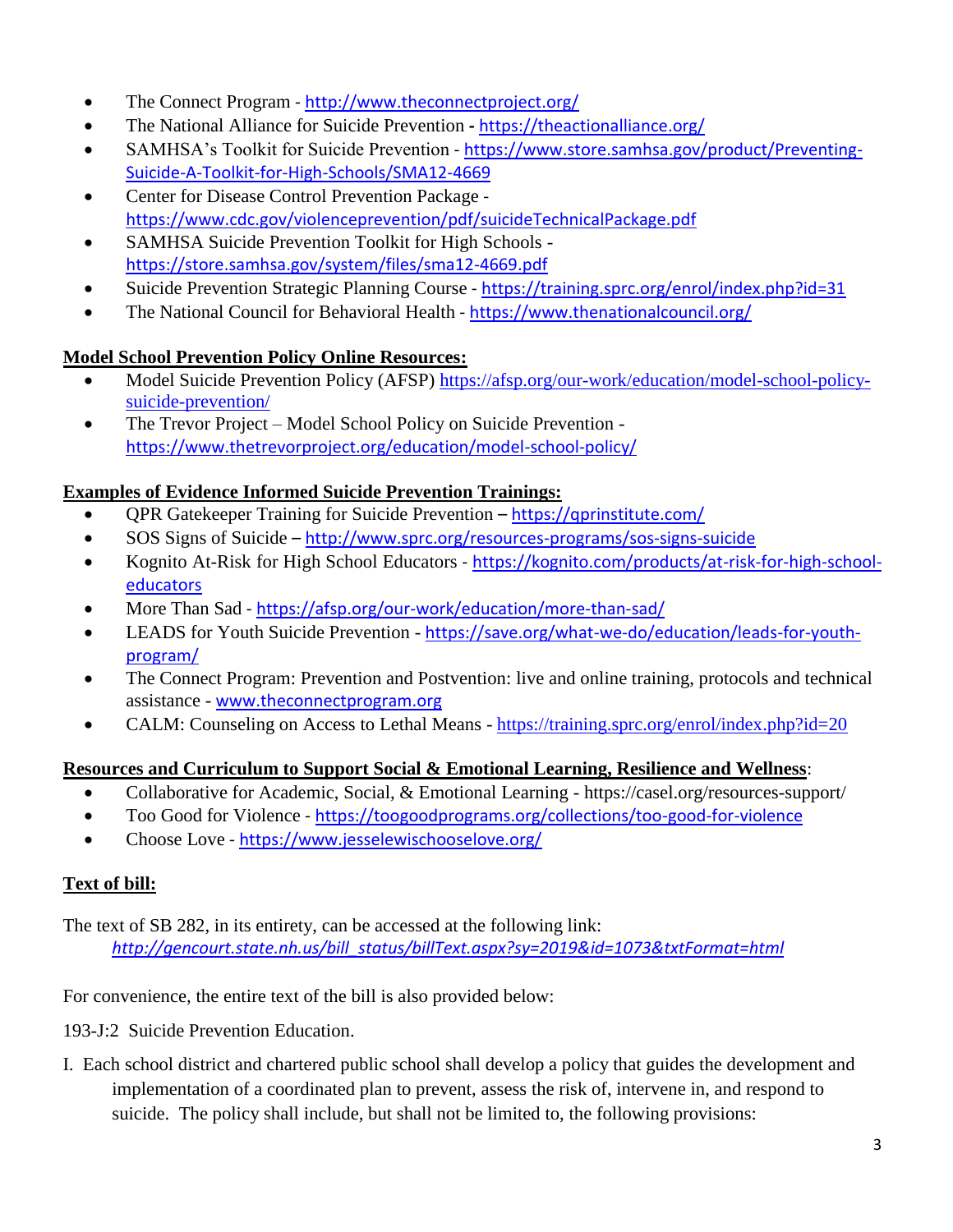(a) Training school faculty and staff, including contracted personnel and designated school volunteers, in youth suicide risk factors, warning signs, protective factors, response procedures, referrals, post-intervention, and resources available within the school and community consistent with the provisions of paragraph II.

(b) Educating students in the importance of safe and healthy choices and coping strategies, recognizing risk factors and warning signs of mental disorders and suicide in oneself and others, and providing help-seeking strategies for oneself or others, including how to engage school resources and refer friends for help.

(c) Identifying within the school the person or persons who serve as the point of contact when a student is believed to be at an elevated risk for suicide.

(d) Making referral, crisis intervention, and other related information, both within the school and the community, available for students, parents, faculty, staff, and school volunteers.

(e) Promoting cooperative efforts between school districts, chartered public schools, and community suicide prevention program personnel.

- II. Each school district and chartered public school shall, within 9 months of the effective date of this chapter, require all school faculty and staff, including contracted personnel, to receive at least 2 hours of training in suicide awareness and prevention annually. Such training may include, but not be limited to, youth suicide risk factors, warning signs, protective factors, response procedures, referrals, post-intervention, and resources available within the school and community. The training may be accomplished within the framework of existing in-service training programs or offered as part of ongoing professional development activities. School districts and chartered public schools shall allow the use of self-training materials in fulfilling the annual training requirements of this paragraph and each school district and chartered public school may determine how to both administer the annual training requirements and ensure that such training requirements are met. This paragraph may apply to all or some school volunteers in accordance with school district policy.
- III. School suicide prevention policies required under paragraph I and the training required under paragraph II shall be evidence-informed.
- IV. Nothing in this chapter shall require the inclusion of any specific curriculum, textbook, or other material designed to address the topic of suicide in any program or activity conducted by a school district or chartered public school.
- 193-J:3 Immunity. Nothing in this chapter shall create a private right of action against any school administrative unit, school district, public academy, chartered public school, the state, or any employee, contractor, subcontractor, or agent thereof. A school administrative unit employee, school employee, chartered public school employee, public academy employee, regular school volunteer, pupil, parent, legal guardian, or employee of a company under contract to a school, school district, school administrative unit, or chartered public school, shall be immune from civil liability for conduct arising from or related to the implementation of, or failure to adequately implement, this chapter.